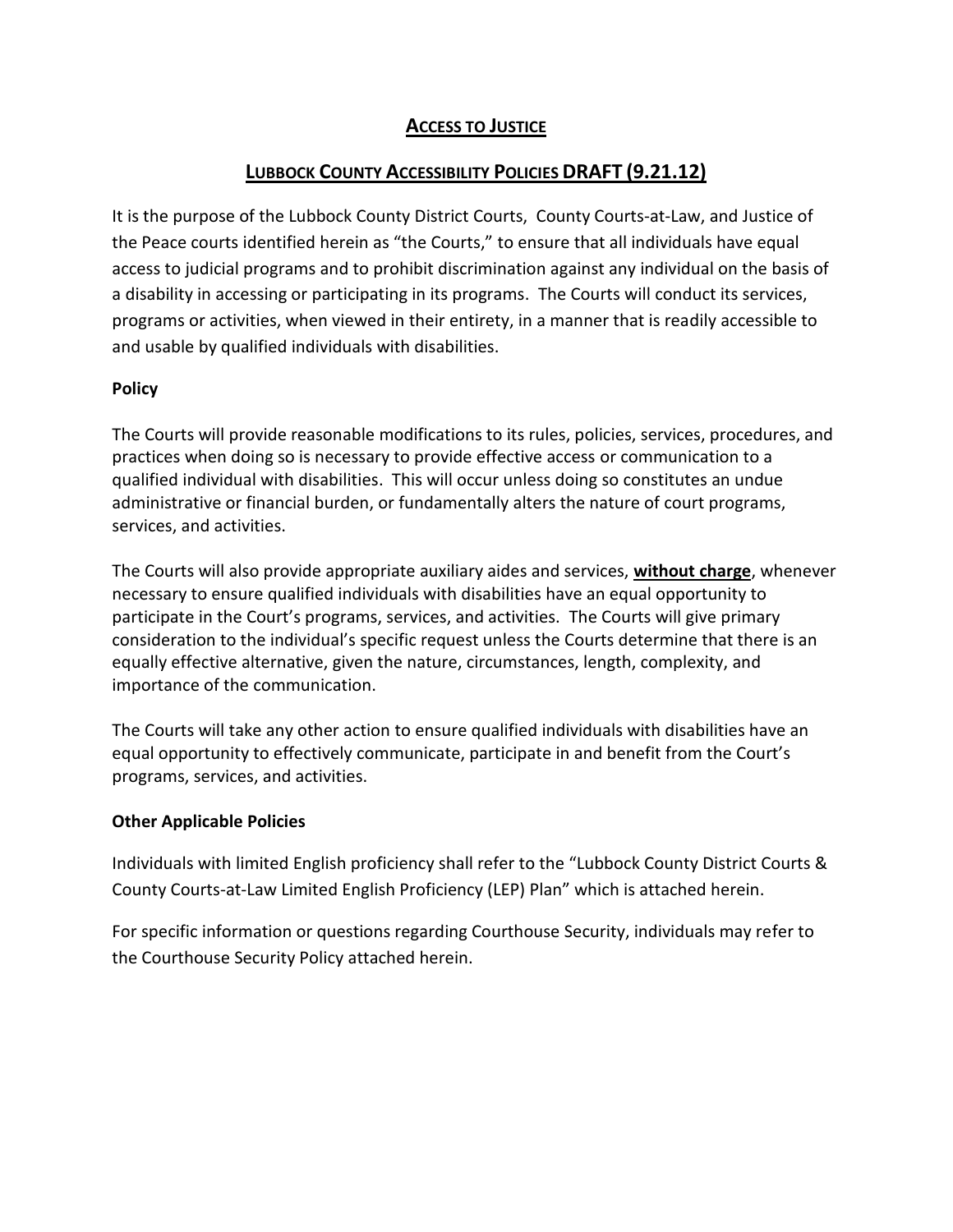## **Definitions**

A disability is a mental or physical impairment that substantially limits one or more of major life activities.<sup>1</sup> A major life activity is an activity that is central to daily life.<sup>2</sup> Major life activities include walking, seeing, hearing, breathing, caring for oneself, sitting, standing, lifting, learning, thinking, working<sup>3</sup>, and performing manual tasks that are central to daily life<sup>4</sup>.

The limitation on any major life activity must be substantial. An impairment substantially limits a major life activity if the person cannot perform a major life activity the way an average person in the general population can, or is significantly restricted in the condition, manner or duration of doing so.

A person with a disability must also qualify for protection under the ADA. A qualified person with a disability is someone who meets the essential eligibility requirements for a program, service or activity with or without (1) reasonable modifications to rules, policies, or procedures; (2) removal of physical and communication barriers; and (3) providing auxiliary aids or services for effective communications.<sup>5</sup>

## **Process for Handling Auxiliary Aids or Services**

Upon the request of the individual, the Courts will confer with the individual requesting the auxiliary aid or service to ascertain the circumstances, requirements, and preferences of the individual.

The Courts shall respond promptly to the request so that delay does not deny qualified individuals with disabilities an equal opportunity to participate in and benefit from the Court's programs, services, and activities.

Generally, documentation of the disability will not be requested or required.

## **Determination of Auxiliary Aids and Services**

 The Courts will allow individuals with disabilities the opportunity to use their own assistive technology products to achieve effective communication. The Courts are not responsible for providing devices of a personal nature such as prescription eyeglasses, hearing aids, wheelchairs, and/or personal medical or attendant care.

l

 $1$  42 U.S.C. § 12202(2)(A).

<sup>2</sup> *Toyota Motor Mfg., Kentucky, Inc. v Williams*, 534 U.S. 184 (2002).

<sup>3</sup> *Bragdon v. Abbott*, 524 U.S. 624, 638-49 (1998).

<sup>4</sup> *Toyota*, 534 U.S. 184.

 $^5$  28 C.F.R. § 35.105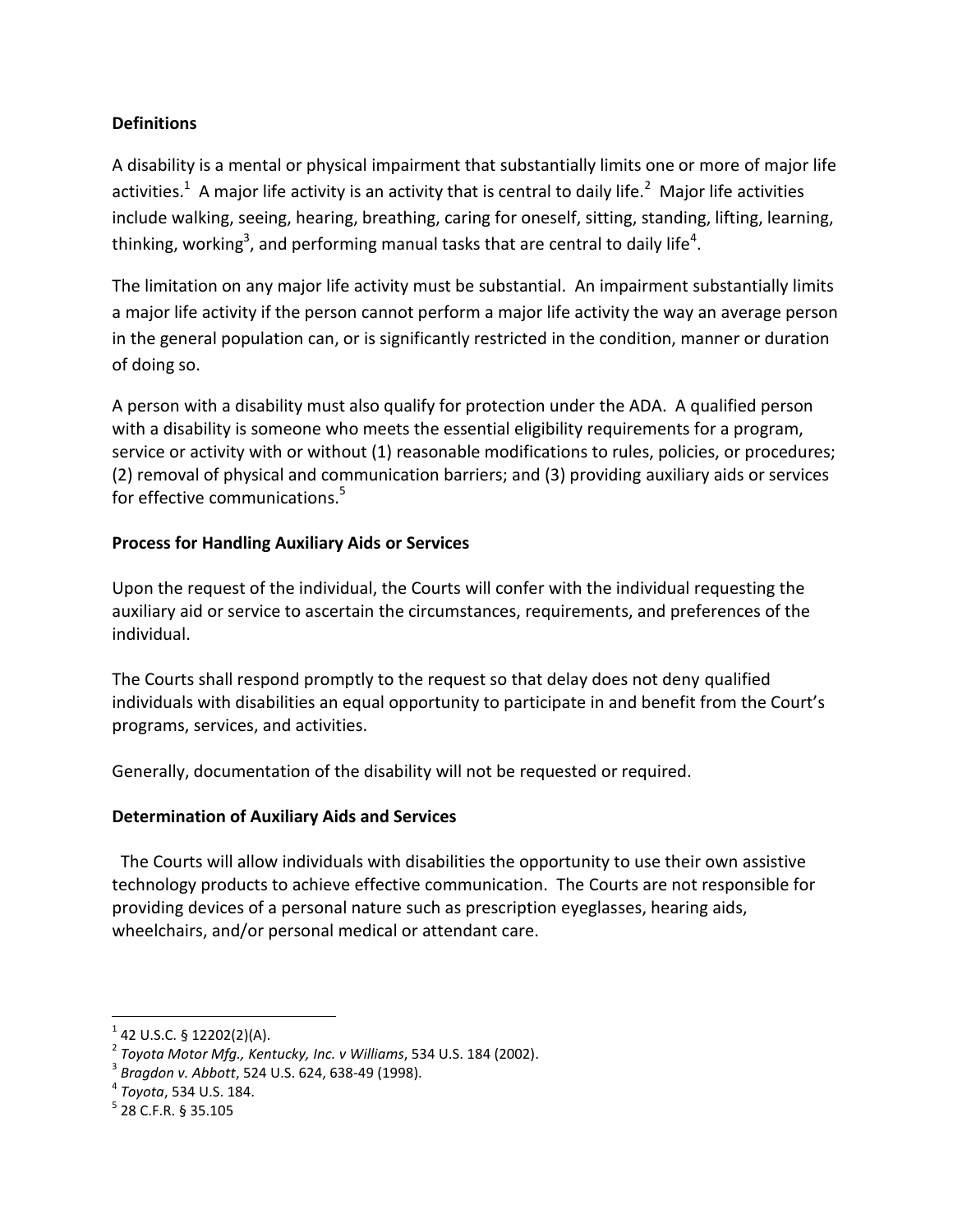## **Hearing & Visual Impairment**

The Courts will provide qualified individuals with hearing and/or visual disabilities, upon request, appropriate auxiliary aids and services, when necessary, to ensure that they have equal opportunity to participate and benefit from the Courts' programs, services and activities.

1) Blind or Low Vision

Appropriate auxiliary aids include, but are not limited to:

- Qualified readers
- Materials in alternative formats
- Oral descriptions of action and visual information
- Assistance in filling out forms or accessing materials in a computer database
- Screen reader software or text magnification software
- An assistant to guide a person to find his or her way to a location in the courthouse

2) Deaf, Hard of Hearing, or Speech Impairments

Appropriate auxiliary aids included, but are not limited to:

- Qualified oral and/or sign language interpreters
- Written notes or note takers
- Computer Access Realtime Translation (CART)
- Video text displays
- Open or closed captioning
- Computer terminals equipped for video communication
- Assisted Listening Devices
- TTY (text telephone), email, or TRS (Telecommunications Relay Service)
- Other effective methods for individuals who are deaf, hard of hearing, or have speech impairments

## **Interpreting**

Policies relating to interpretation and limited English proficiency shall be addressed in accordance with the adopted Limited English Proficiency Plan attached to this document. The Courts' plan is to provide to persons with limited English proficiency (LEP) services that are in compliance with Title VI of the Civil Rights Act of 1964 (42 U.S.C. 2000d et seq.; 45 C.F.R. § 80.1 et seq.; and 28 C.F.R. § 42.101–42.112).

## **Mobility**

Individuals with mobility impairments, such as amputations, prosthesis, wheelchairs, or other impairments that make navigating the Courts difficult, shall be provided the same services, upon request, to ensure that they have equal opportunity to participate and benefit from the Courts' programs, services and activities.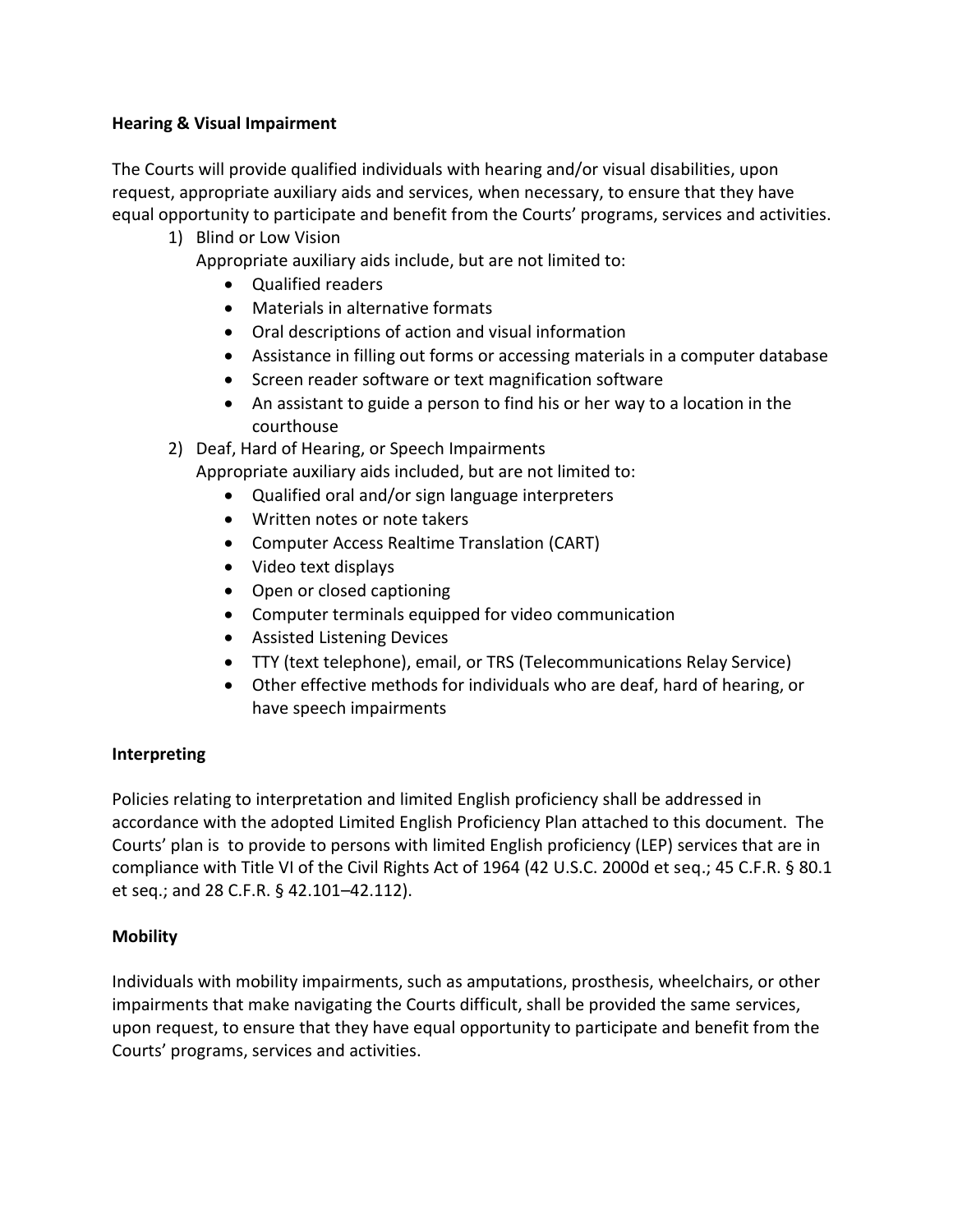If an individual with a mobility impairment as described above is required to be screened by security, that person shall be allowed to be screened with a handheld wand/device to conduct the screening. Additional screening information is provided in the attached security policy.

## **Request for Auxiliary Aids and Services (Hearing, Mobility, Language, or other impairments)**

Individuals requesting any type of auxiliary aid or service may make their request in writing or orally by contacting:

Cryctal Spradley Assistant Director of Court Administration/Accessibility Coordinator 904 Broadway, Suite #325 Lubbock, Texas 79401 806.775.1355 cspradley@lubbockcounty.gov

Requests for services can be made by the individual with a disability who needs the services, or by someone acting on behalf of the individual. If you require an accommodation under the American with Disabilities Act (ADA) for a program or service, it is recommended that you make your request at least ten business days in advance in order to allow the Courts time to review your request and make arrangements for the accommodation. All requests for accommodation, regardless of timeliness, will be given due consideration and, if necessary, may require an interactive process between the requestor and the Courts, or their designee, to determine the best course of action. A request form is available at the address above, via email from the contact above, or on the county website at [www.co.lubbock.tx.us.](http://www.co.lubbock.tx.us/)

When the Courts Accessibility Coordinator is unavailable, the request may be directed to:

Dean Stanzione Director of Court Administration 904 Broadway, Suite #325 Lubbock, Texas 79401 806.775.1355 destanzione@lubbockcounty.gov

#### **Grievance Procedure**

If a request for accommodation is denied, Lubbock County Courts have a grievance process in place through the Director of Court Administration. Through this grievance process, an individual may seek review of the decision concerning reasonable accommodation. The grievance form, along with a copy of the previous decision, should be submitted as soon as possible, but no later than 60 calendar days from the date of decision. If the complaint cannot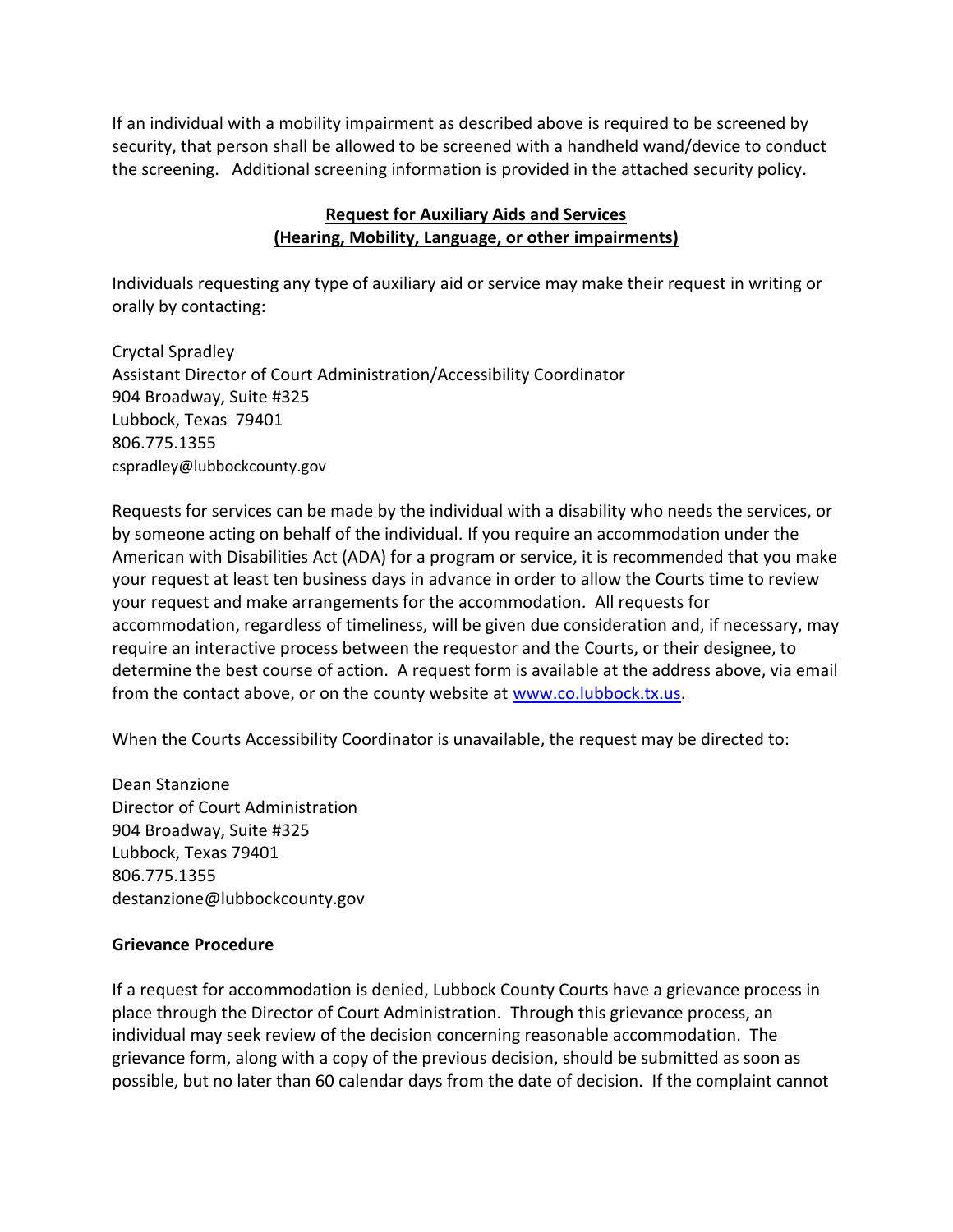be resolved by the Director of Court Administration, further appeal may be made to the local Administrative Judge. The grievance form is attached.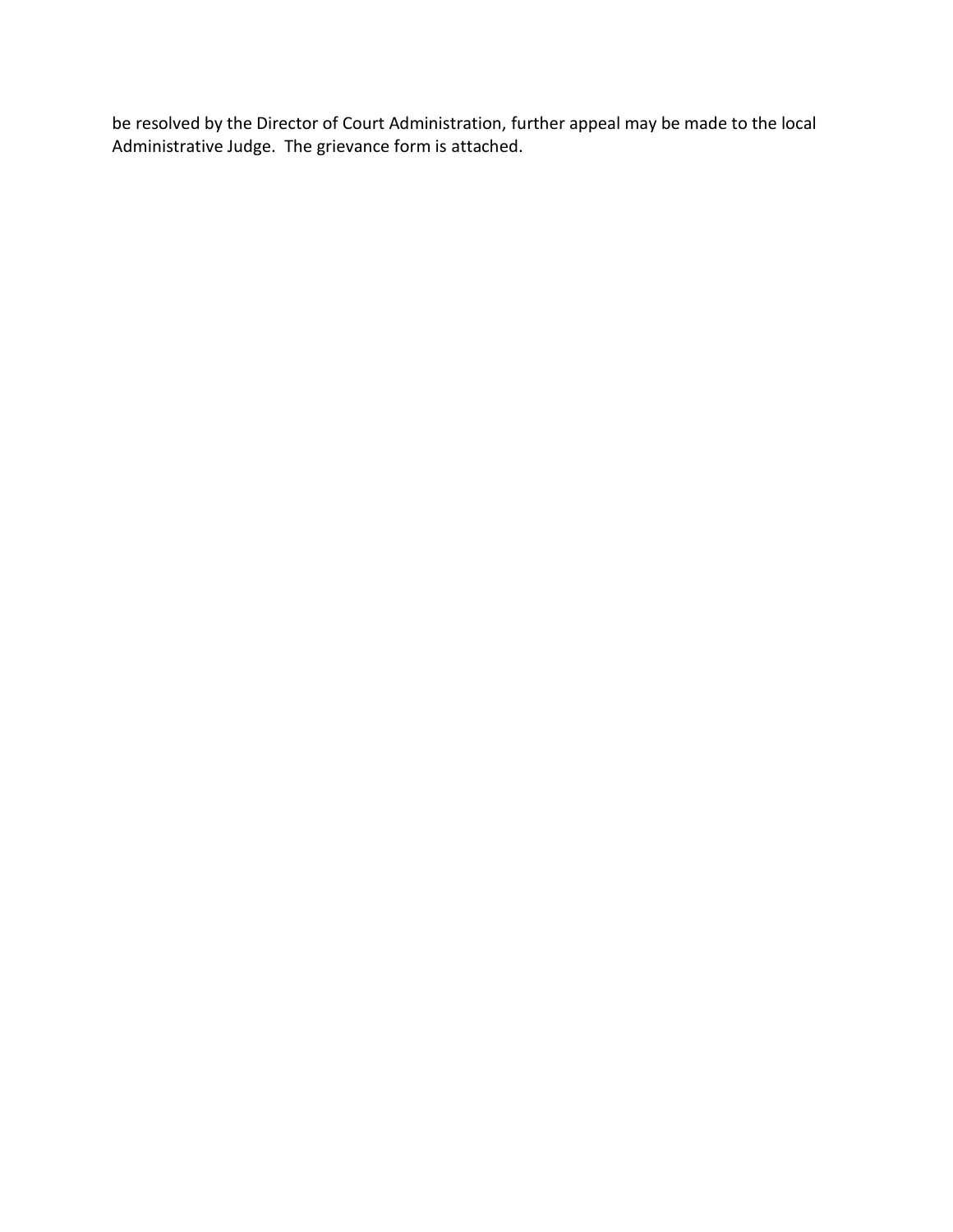#### **Recordkeeping**

The Courts shall maintain a record of requests for these services with the exception of "simple requests" that can be described as guiding someone to the correct location or responding to a relay call, or any other request that can be immediately taken care of. The records may include:

- I. Date of Request
- II. Name of Individual Making the Request
- III. Name of Individual Whom Services are Requested
- IV. Type of Services Requested
- V. Date the Request was Granted/Denied
- VI. If Necessary, the Reason(s) for Denial
- VII. Description of the Services to be Provided and for what Duration
- VIII. Date the Services were Provided

The Courts shall ensure the confidentiality of the information and will keep any records of requests in a secure location accessible only to the Accessibility Coordinator and their supervisor(s).

The Courts shall not disclose information regarding the individual's disability or request for services except to court personnel who, for the sake of fulfilling the request, need to be informed.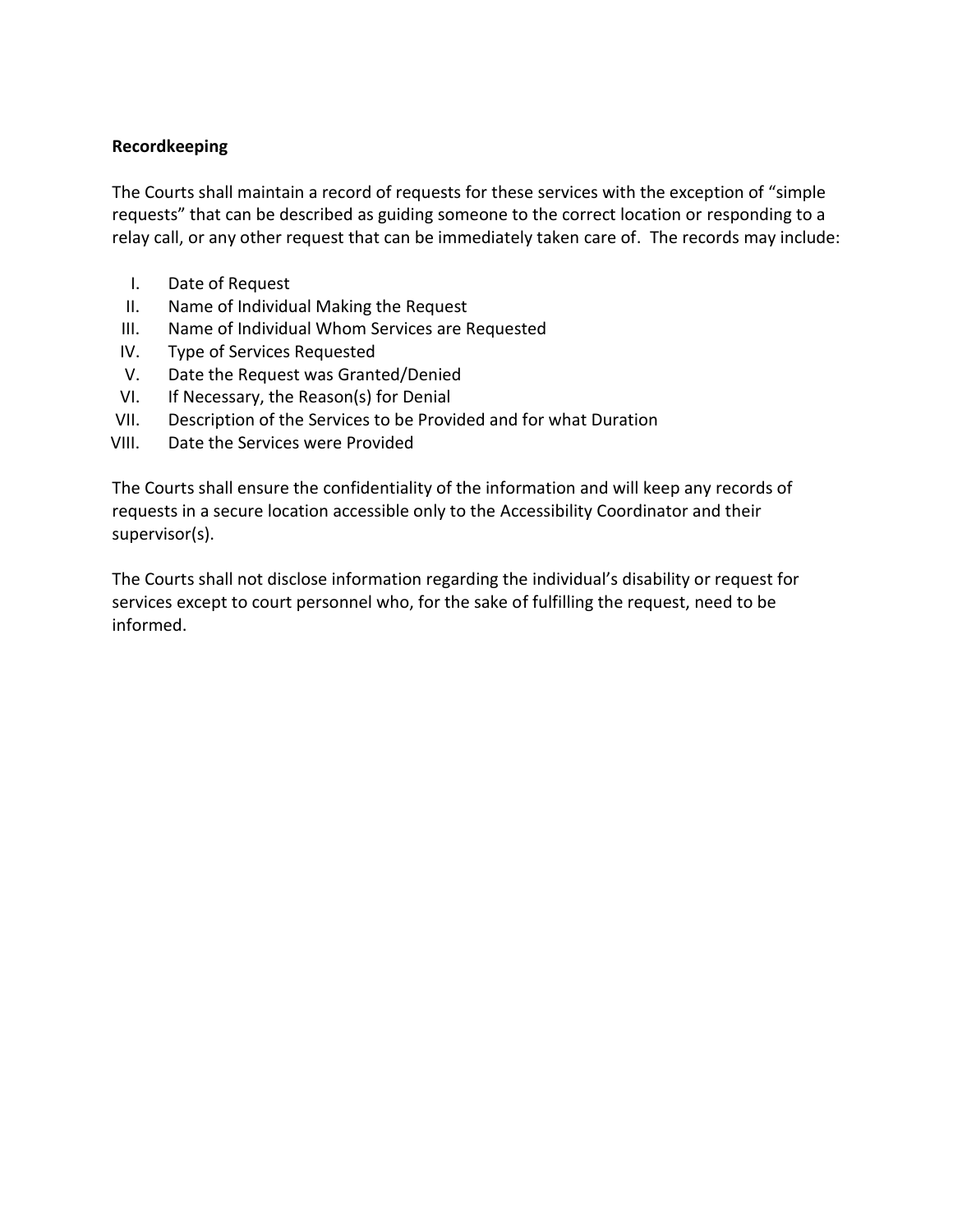## **Frequently Asked Questions**

# *What does the term "qualified interpreter" mean as it relates to those who are audio or visual impaired?*

The term "qualified interpreter" includes "sign language interpreters," "oral interpreters," or other "interpreters" who are able to interpret competently, accurately, and impartially, both receptively and expressively, using any specialized terminology necessary for effective communication with an individual who is deaf or hard of hearing or who has a speech impairment, given that individual's language skills and education. Not all interpreters are qualified for all situations. For example, an interpreter who is qualified to interpret using American Sign Language (ASL) is not necessarily qualified to interpret orally. Also, someone who has only a rudimentary familiarity with sign language or finger spelling is not a "qualified sign language interpreter." Likewise, someone who is fluent in sign language but who does not possess the ability to process spoken communication into the proper signs or to observe someone signing and translate their signed or finger-spelled communication into spoken words is not a qualified sign language interpreter.<sup>7</sup> An interpreter who knows tactile interpreting may be the only interpreter who is qualified to interpret for someone who is both deaf and blind. Although an interpreter may be certified, a certified interpreter is not necessarily "qualified." Similarly, certification is not required in order for an interpreter to be "qualified."

# *Can the Court ask or require family members or friends of individuals who are deaf, hard of hearing, or speech impairments to interpret for them?*

No. The Court may not ask, suggest, or require a friend or family member to interpret for them because they may not be identified as a qualified interpreter due to factors such as professional or personal involvement.

# *Can the Court charge an individual with a disability for the cost of providing an auxiliary aid or service needed for effective communication?*

No. People with disabilities must not to be asked to pay for, or be charged for the cost of an auxiliary aid or service needed for communication.

 $\overline{\phantom{a}}$ 

 $^{7}$  28 C.F.R. § 35.104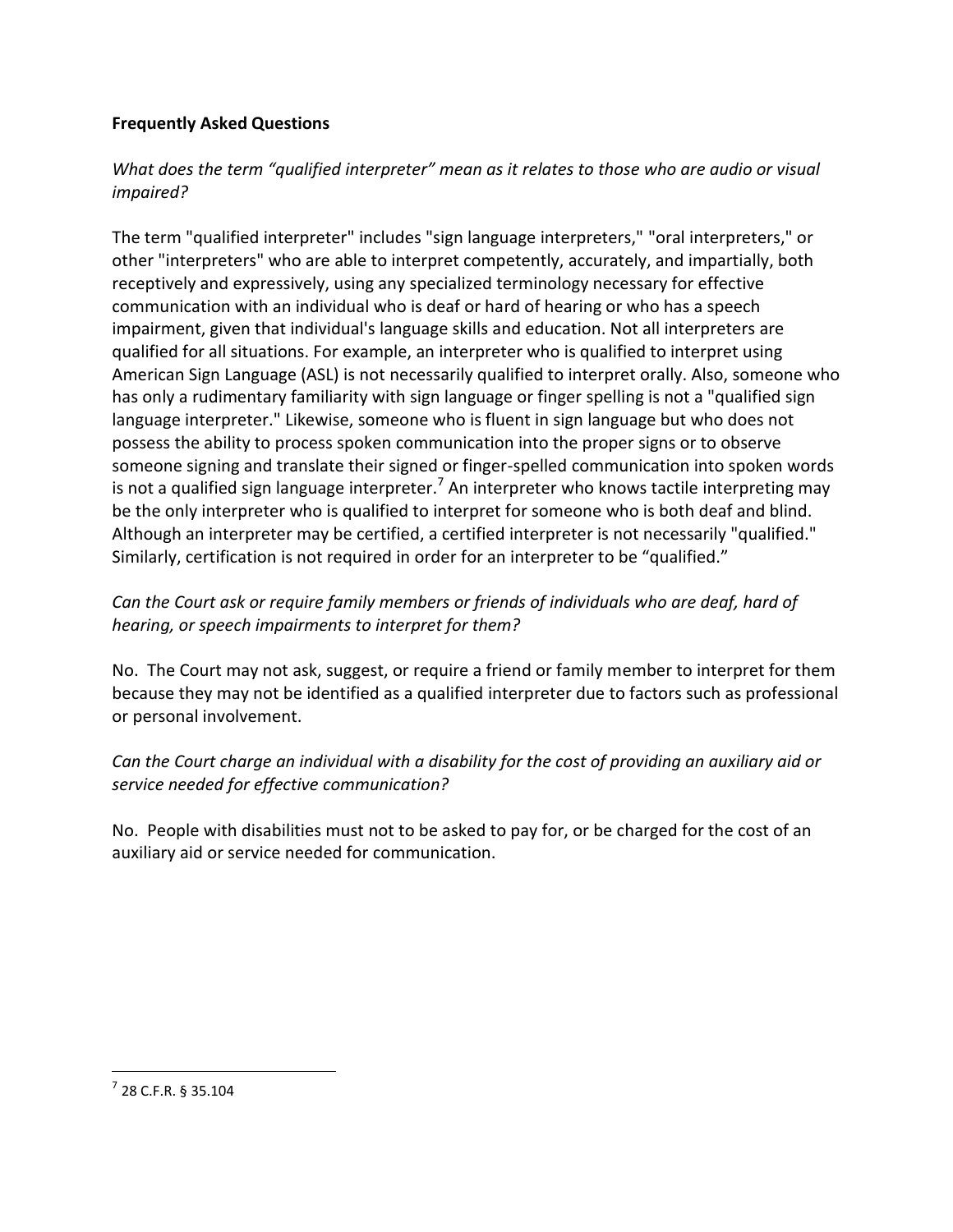#### **ADA REQUEST FORM**

#### Request for Accommodation by Person with Disability

If you require an accommodation under the American with Disabilities Act (ADA) for a program or service, it is recommended that you make your request at least ten business days in advance in order to allow the Courts time to review your request and make arrangements for the accommodation. All requests for accommodation, regardless of timeliness, will be given due consideration and, if necessary, may require an interactive process between the requestor and the Courts, or their designee, to determine the best course of action. If you need assistance in filling out this form, please contact the Accessibility Coordinator.

#### **\*Required fields**

#### **\*Requestor is:**

|  | □ Party □ Observer □ Witness □ Attorney □ Probationer □ Prospective Employee □ Victim |
|--|---------------------------------------------------------------------------------------|
|--|---------------------------------------------------------------------------------------|

| $\Box$ Juror – Juror Number |      | 1 Other                |          |  |
|-----------------------------|------|------------------------|----------|--|
| *Name                       |      | <b>Email Address</b>   |          |  |
| *Phone Number               |      | Alternate Phone Number |          |  |
| <b>Mailing Address</b>      | City | State                  | Zip Code |  |

| *Court Type:<br><b>Commissioner's Court</b>                                     |                                                           |  |  |  |  |
|---------------------------------------------------------------------------------|-----------------------------------------------------------|--|--|--|--|
| County/Justice Court □ District Court                                           | $\Box$ County Court at Law<br>Juvenile Court<br><b>In</b> |  |  |  |  |
| *Cause Number                                                                   | *Court                                                    |  |  |  |  |
| Service or Program Type                                                         |                                                           |  |  |  |  |
| *Dates, Times, and Locations when accommodations are needed:                    |                                                           |  |  |  |  |
|                                                                                 |                                                           |  |  |  |  |
|                                                                                 |                                                           |  |  |  |  |
|                                                                                 |                                                           |  |  |  |  |
|                                                                                 |                                                           |  |  |  |  |
|                                                                                 |                                                           |  |  |  |  |
| *Please describe the physical or mental limitation necessitating accommodation: |                                                           |  |  |  |  |
|                                                                                 |                                                           |  |  |  |  |
|                                                                                 |                                                           |  |  |  |  |
|                                                                                 |                                                           |  |  |  |  |
|                                                                                 |                                                           |  |  |  |  |
|                                                                                 |                                                           |  |  |  |  |
|                                                                                 |                                                           |  |  |  |  |
|                                                                                 |                                                           |  |  |  |  |
|                                                                                 |                                                           |  |  |  |  |
|                                                                                 |                                                           |  |  |  |  |
|                                                                                 |                                                           |  |  |  |  |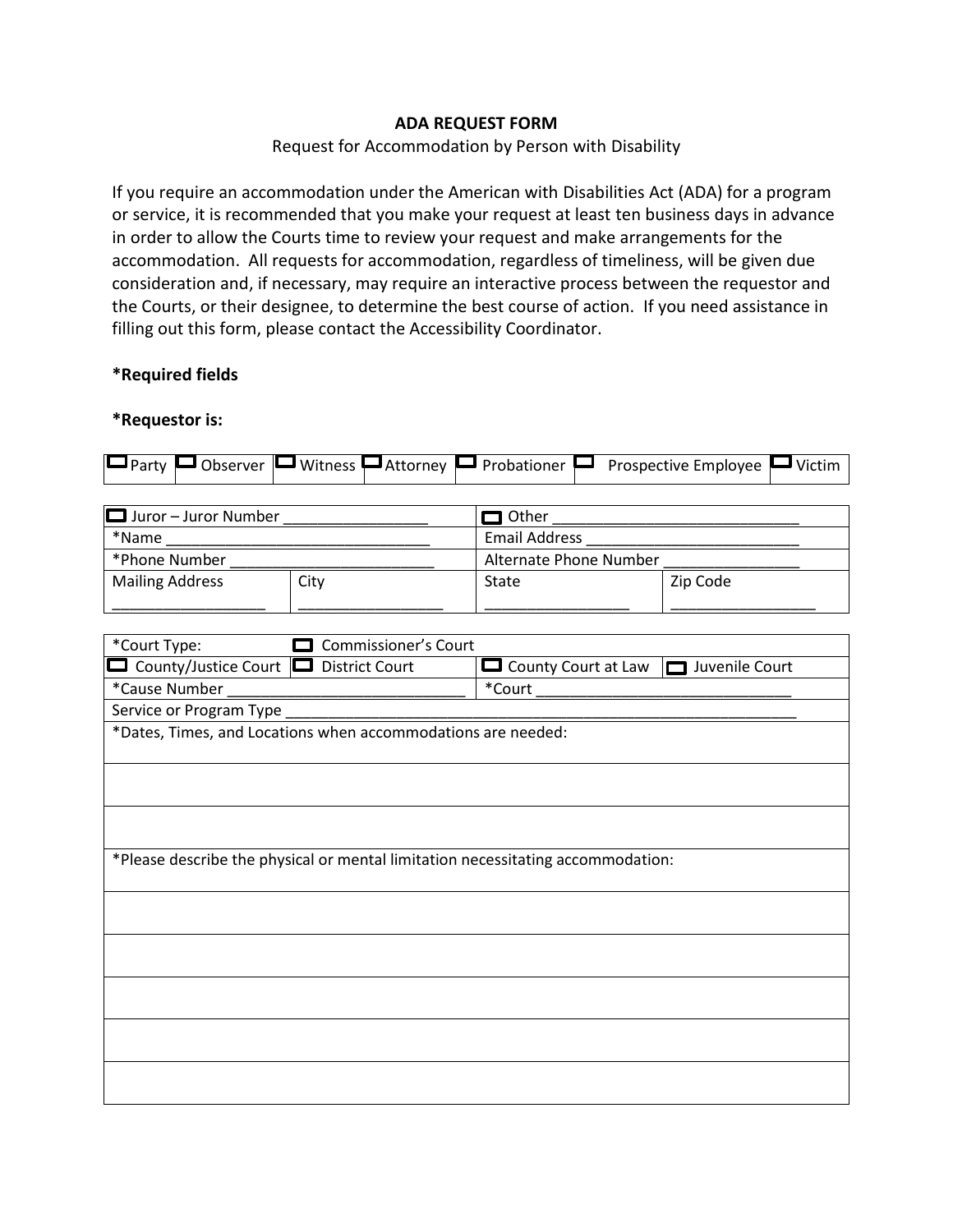\*Please explain the type of accommodation(s) requested and any special requests or anticipated problems. Primary consideration will be given to the requested accommodation; however, the Courts reserve the right to offer an alternative accommodation if one is more readily available and equally effective in accommodating your needs.

**By signing this form, I attest that the information is true to the best of my knowledge and I authorize this ADA request to be submitted.** 

\_\_\_\_\_\_\_\_\_\_\_\_\_\_\_\_\_\_\_\_\_\_\_\_\_\_\_\_\_\_\_\_\_\_\_\_\_\_\_\_\_\_\_ \_\_\_\_\_\_\_\_\_\_\_\_\_\_\_\_\_\_\_\_\_\_\_\_\_\_

Signature Date

*Note—Additional information may be needed to process your ADA request*